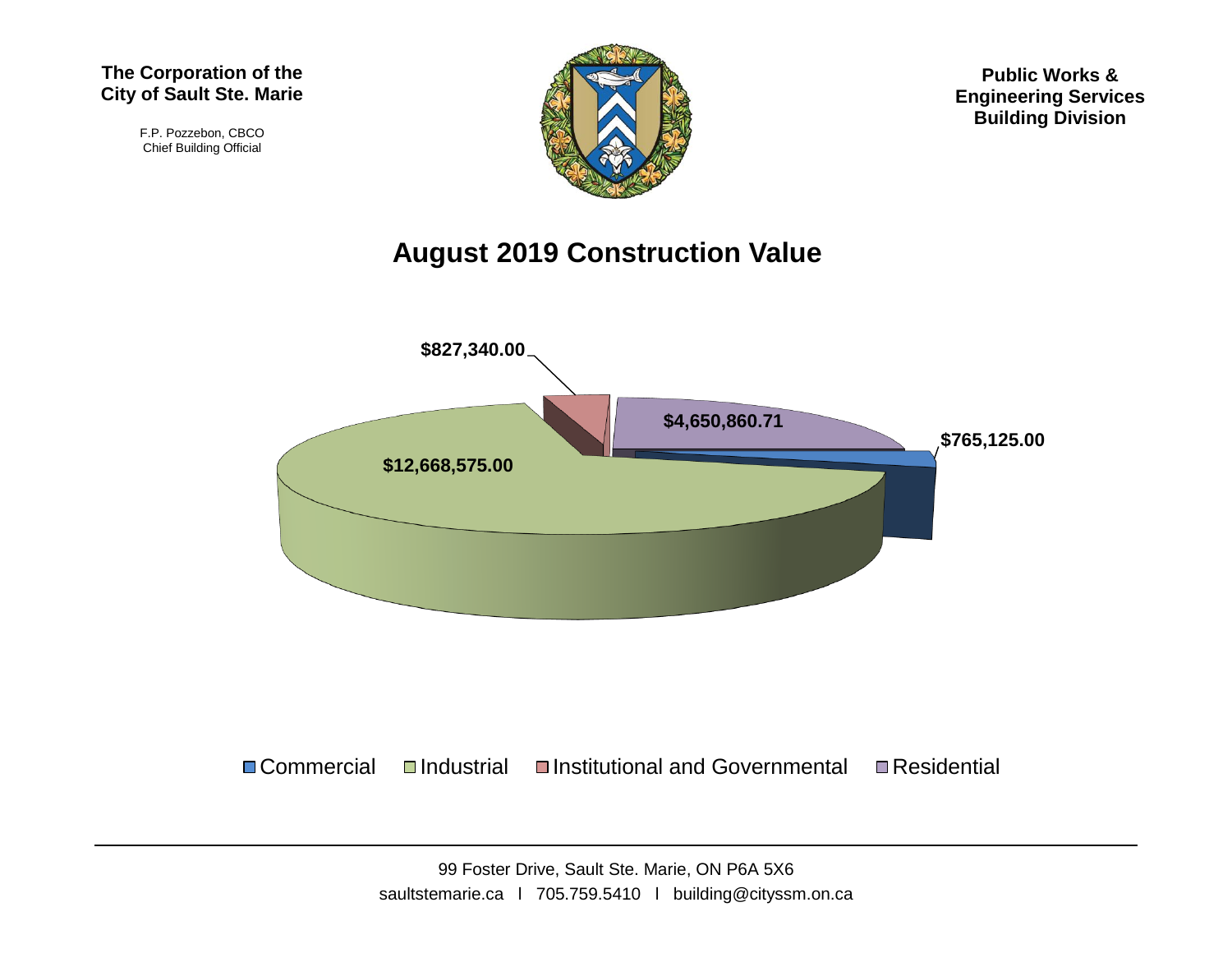

**Tel: (705) 759-5410 Fax: (705) 541-7165**

# **BUILDING PERMITS SUMMARY**

|                                                          |                                  |                          |                      |                                  | 2019/08/01 to 2019/08/31         |                      |                                  |                          |                      |
|----------------------------------------------------------|----------------------------------|--------------------------|----------------------|----------------------------------|----------------------------------|----------------------|----------------------------------|--------------------------|----------------------|
|                                                          |                                  | <b>New Construction</b>  |                      |                                  | <b>Alterations and Additions</b> |                      | <b>Total</b>                     |                          |                      |
| <b>Building Type</b>                                     | <b>Num</b><br>of<br><b>Units</b> | Num of<br><b>Permits</b> | <b>Value of Work</b> | <b>Num</b><br>of<br><b>Units</b> | Num of<br><b>Permits</b>         | <b>Value of Work</b> | <b>Num</b><br>of<br><b>Units</b> | Num of<br><b>Permits</b> | <b>Value of Work</b> |
| <b>Commercial</b>                                        |                                  |                          |                      |                                  |                                  |                      |                                  |                          |                      |
| Office building                                          | $\pmb{0}$                        | $\pmb{0}$                | \$0.00               | $\pmb{0}$                        | 5                                | \$97,125.00          | 0                                | 5                        | \$97,125.00          |
| Restaurant                                               | $\overline{0}$                   | $\mathbf 0$              | \$0.00               | $\pmb{0}$                        | $\overline{4}$                   | \$655,000.00         | 0                                | $\overline{4}$           | \$655,000.00         |
| Retail and wholesale<br>outlets                          | $\mathbf 0$                      | $\mathbf 0$              | \$0.00               | $\mathbf 0$                      | $\mathbf{1}$                     | \$13,000.00          | 0                                | $\mathbf 1$              | \$13,000.00          |
| Total:                                                   | $\mathbf 0$                      | $\mathbf 0$              | \$0.00               | $\mathbf 0$                      | 10                               | \$765,125.00         | 0                                | 10                       | \$765,125.00         |
| <b>Industrial</b>                                        |                                  |                          |                      |                                  |                                  |                      |                                  |                          |                      |
| Primary industry<br>building                             | $\pmb{0}$                        | $\pmb{0}$                | \$0.00               | $\mathbf 0$                      | $\mathbf{1}$                     | \$50,275.00          | $\pmb{0}$                        | $\mathbf{1}$             | \$50,275.00          |
| Storage building                                         | 0                                | 1                        | \$10,000,000.00      | 0                                | 0                                | \$0.00               | 0                                | 1                        | \$10,000,000.00      |
| Transportation<br>terminal                               | 0                                | $\mathbf{1}$             | \$2,618,300.00       | $\pmb{0}$                        | $\mathbf 0$                      | \$0.00               | $\mathbf 0$                      | $\mathbf 1$              | \$2,618,300.00       |
| <b>Total:</b>                                            | $\mathbf 0$                      | $\overline{2}$           | \$12,618,300.00      | $\mathbf 0$                      | $\mathbf{1}$                     | \$50,275.00          | $\mathbf 0$                      | 3                        | \$12,668,575.00      |
| <b>Institutional and Governmental</b>                    |                                  |                          |                      |                                  |                                  |                      |                                  |                          |                      |
| Elementary school,<br>kindergarten                       | $\mathbf 0$                      | $\pmb{0}$                | \$0.00               | $\mathbf 0$                      | $\overline{2}$                   | \$797,340.00         | $\pmb{0}$                        | $\overline{2}$           | \$797,340.00         |
| Post-secondary<br>institution                            | 0                                | $\mathbf 0$              | \$0.00               | $\mathbf 0$                      | 1                                | \$30,000.00          | 0                                | $\mathbf{1}$             | \$30,000.00          |
| Total:                                                   | $\mathbf 0$                      | $\mathbf 0$              | \$0.00               | $\mathbf 0$                      | $\mathbf{3}$                     | \$827,340.00         | $\mathbf 0$                      | $\mathbf{3}$             | \$827,340.00         |
| <b>Residential</b>                                       |                                  |                          |                      |                                  |                                  |                      |                                  |                          |                      |
| Apartment                                                | $\pmb{0}$                        | $\pmb{0}$                | \$0.00               | $\pmb{0}$                        | 9                                | \$884,660.00         | 0                                | $\boldsymbol{9}$         | \$884,660.00         |
| Row House                                                | 0                                | $\mathbf 0$              | \$0.00               | 0                                | 1                                | \$2,000.00           | 0                                | 1                        | \$2,000.00           |
| Semi-Detached or<br>Double (side by side),<br>single-att | $\mathbf 0$                      | $\mathbf 0$              | \$0.00               | $\mathbf 0$                      | 1                                | \$20,000.00          | $\mathbf 0$                      | $\mathbf{1}$             | \$20,000.00          |
| Single House                                             | 6                                | 5                        | \$1,890,000.00       | -1                               | 146                              | \$1,854,200.71       | $\overline{7}$                   | 151                      | \$3,744,200.71       |
|                                                          |                                  |                          |                      |                                  |                                  |                      |                                  |                          |                      |

Generated 2019/09/03 at 9:39 AM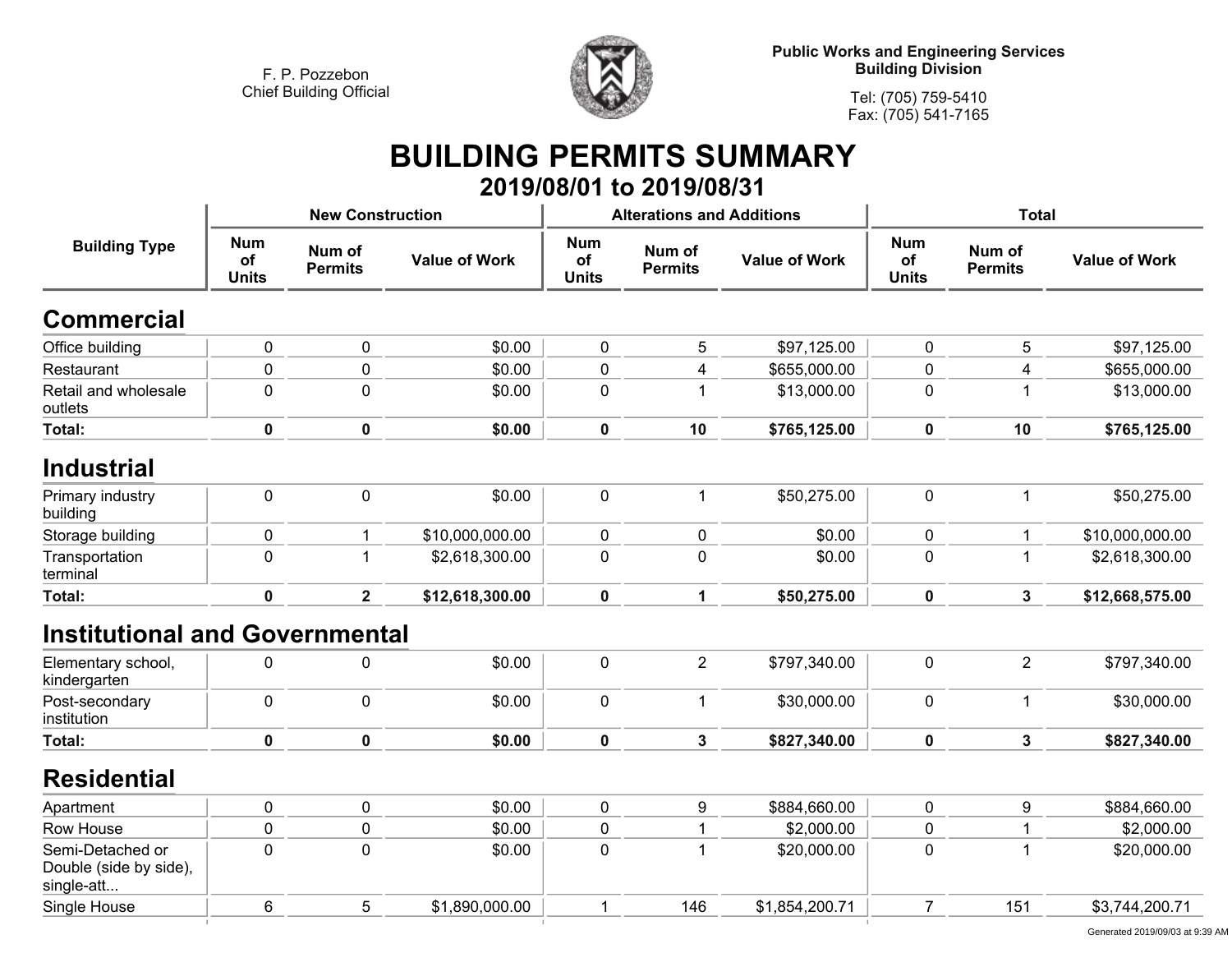| Total:              |  | .890.000.00           | 157 | $760.860.7^{\prime}$<br>ぐつ | 162                   | \$4,650,860.71 |
|---------------------|--|-----------------------|-----|----------------------------|-----------------------|----------------|
| <b>Grand Total:</b> |  | .300.00<br>508<br>514 | . . | .600.71<br><b>403</b>      | 170<br>$\blacksquare$ | .911.900.71    |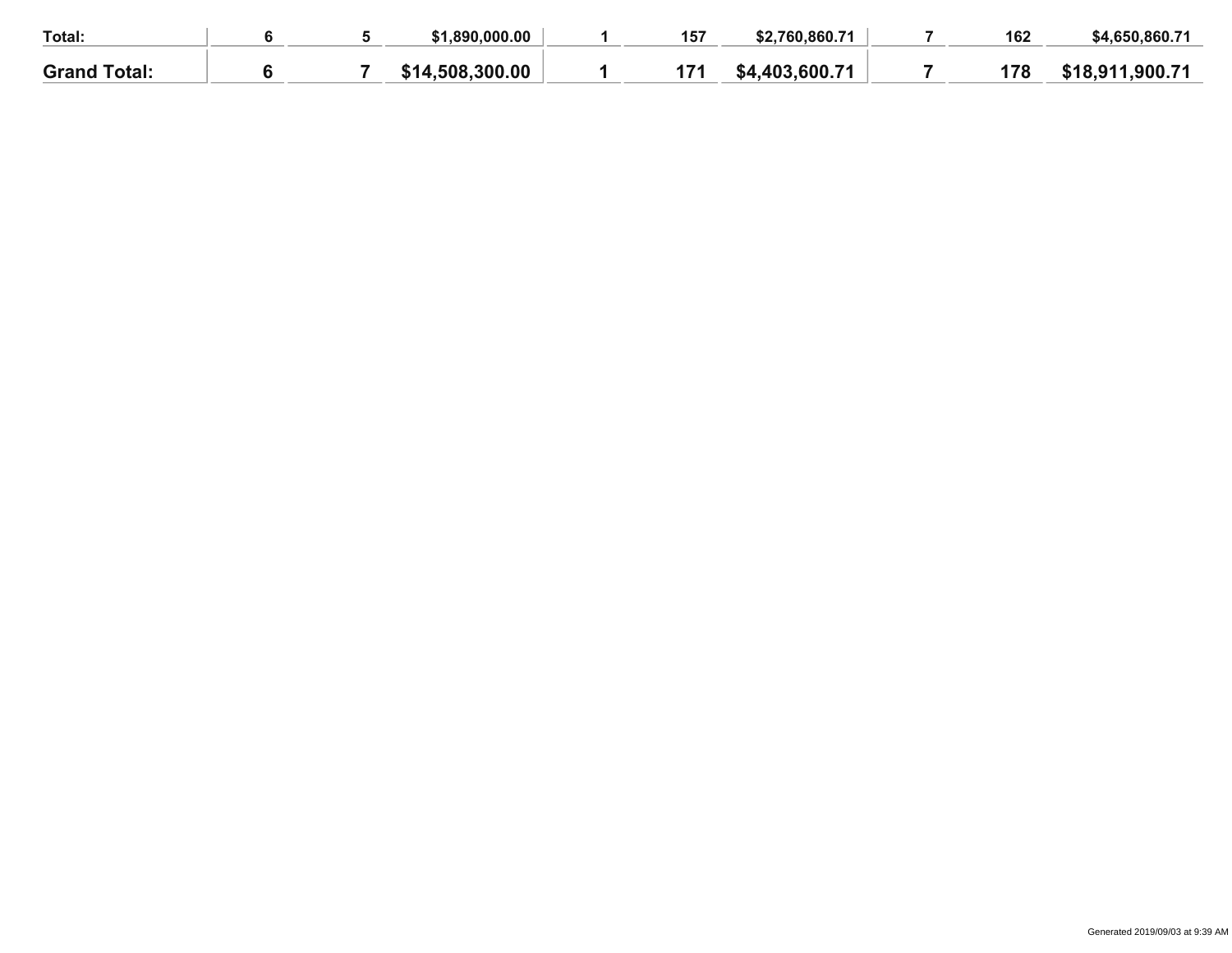

**Public Works and Engineering Services Building Division**

**Tel: (705) 759-5410Fax: (705) 541-7165**

# **DEMOLITION PERMITS SUMMARY**

|                                |                        |                          |                         |                        | 2019/08/01 to 2019/08/31         |                      |                        |                          |                      |
|--------------------------------|------------------------|--------------------------|-------------------------|------------------------|----------------------------------|----------------------|------------------------|--------------------------|----------------------|
| <b>Building</b><br><b>Type</b> |                        | <b>New Construction</b>  |                         |                        | <b>Alterations and Additions</b> |                      | <b>Total</b>           |                          |                      |
|                                | Num of<br><b>Units</b> | Num of<br><b>Permits</b> | Value of<br><b>Work</b> | Num of<br><b>Units</b> | Num of<br><b>Permits</b>         | <b>Value of Work</b> | Num of<br><b>Units</b> | Num of<br><b>Permits</b> | <b>Value of Work</b> |
| <b>Commercial</b>              |                        |                          |                         |                        |                                  |                      |                        |                          |                      |
| Office building                | 0                      | $\mathbf{0}$             | \$0.00                  | $\Omega$               |                                  | \$10,000.00          | 0                      |                          | \$10,000.00          |
| Total:                         | 0                      | 0                        | \$0.00                  | 0                      |                                  | \$10,000.00          | 0                      |                          | \$10,000.00          |
| <b>Residential</b>             |                        |                          |                         |                        |                                  |                      |                        |                          |                      |
| Apartment                      | $\pmb{0}$              | 0                        | \$0.00                  | $\mathbf{0}$           |                                  | \$10,000.00          | 0                      |                          | \$10,000.00          |
| Single House                   | 0                      | 0                        | \$0.00                  | $\mathbf 0$            | 11                               | \$50,520.50          | 0                      | 11                       | \$50,520.50          |
| Total:                         | $\mathbf 0$            | 0                        | \$0.00                  | $\mathbf 0$            | 12                               | \$60,520.50          | 0                      | 12                       | \$60,520.50          |
| Grand<br>Total:                | 0                      | $\mathbf 0$              | \$0.00                  | $\boldsymbol{0}$       | 13                               | \$70,520.50          | 0                      | 13                       | \$70,520.50          |